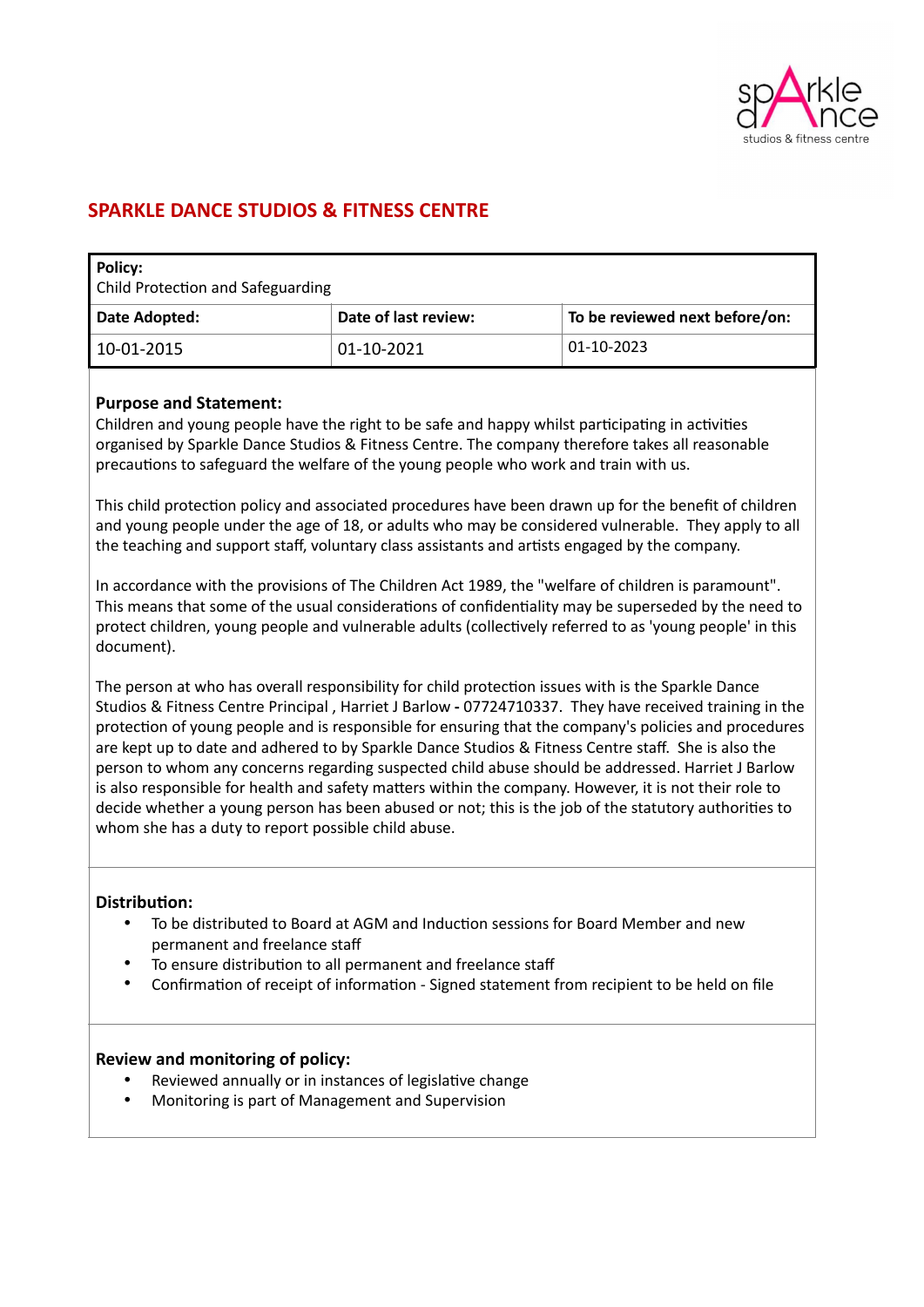# **The following policy is based on the below principles:**

- The welfare of the child is paramount
- All children, whatever their age, culture, disability, gender, language, racial origin religious beliefs and/or sexual identity have the right to protection from abuse
- All suspicions and allegations of abuse will be taken seriously and responded to swiftly and appropriately
- All staff (paid/unpaid) have a responsibility to report concerns to the Designated Person with responsibility for child protection
- Staff/volunteers are not trained to deal with situations of abuse or to decide if abuse has occurred

## **We will aim to safeguard children by:**

- Adopting child protection guidelines through procedures and a code of conduct for staff and volunteers
- Sharing information about child protection and good practice with children, parents and carers, staff and volunteers
- Sharing information about concerns with agencies who need to know, and involving parents and children appropriately
- Carefully following the procedures for recruitment and selection of staff and volunteers
- Providing effective management for staff and volunteers through support, supervision and training
- We are committed to reviewing our policy and good practice regularly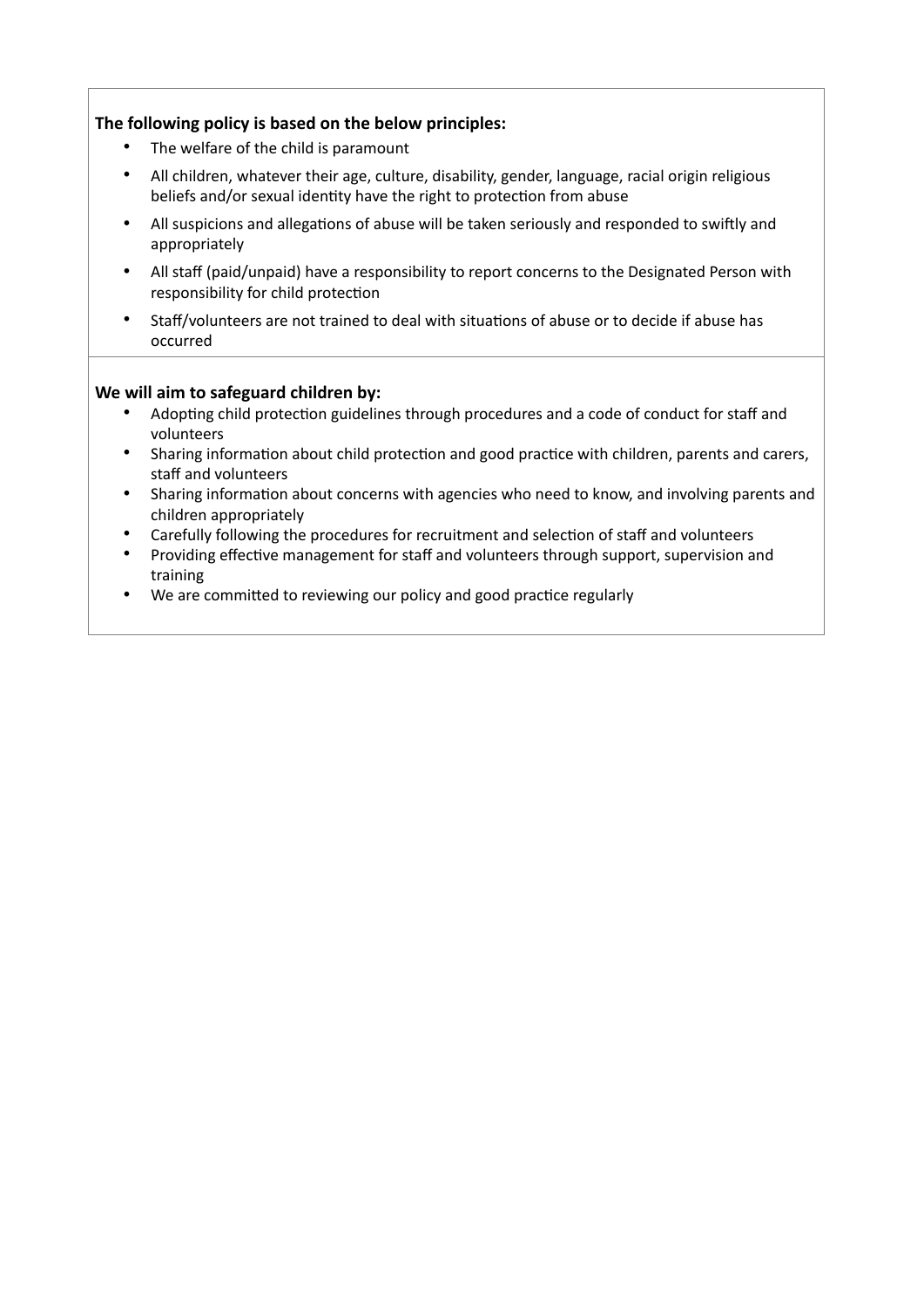# **Child Protection:**

When recruiting staff and volunteers, the company takes up a minimum of two references and requires an Enhanced Disclosure certificate from the Disclosure and Barring Service. This is a check that reveals whether the prospective member of staff is known to the police in relation to committing offences against children and any other convictions and/or cautions.

Every Sparkle Dance Studios & Fitness Centre activity has a teacher or other responsible adult who is in charge and has overall responsibility for the welfare of the participants.

Sparkle Dance Studios & Fitness Centre aims to have at least two members of staff present during each class, workshop, rehearsal etc with 15 or more students present for ages 5+ and 10 or more students with ages 2.5 - 5. This will usually be the class teacher and an assistant. Exceptions may occasionally be made for teachers who are well known to the group. However, until references and police checks have been completed, new staff will not be left in sole charge of young people.

Young people will be supervised by adults throughout the session, including during breaks. However, this only applies from the advertised start of the session and if children arrive early then parents and carers should take steps to ensure they are properly looked after until the session starts. Parents and carers also need to ensure that children are collected promptly at the end of sessions.

All activities organised by Sparkle Dance Studios & Fitness Centre are subject to risk assessments both during the planning stage and by monitoring the activity. Appropriate steps are taken to minimise any risks identified.

Arts activities often involve physical contact between participants and between staff and participants. Physical contact will only be made when it is necessary in relation to the particular arts activity and with the agreement of the young people involved.

We will not use photographic images of young people, for example for publicity purposes, without written permission from the legal guardian. Even when such permission is given, the young person's full name and address will not be revealed.

We keep records about participants so that we know whom to contact in case of an emergency, whether they suffer from any allergies, have a medical condition or a disability/special need and for monitoring purposes. These records are treated as confidential except where relevant information is given to class teachers/persons in charge.

If a participant arrives at a session with a visible injury, this will be noted in the Accident Book and the parent/carer will be asked to sign the record. If a participant sustains an injury during a session, this will also be recorded in the company's Accident Book and treatment given if appropriate. In the event of a serious incident, the parent/carer will be contacted immediately. A telephone (landline or mobile) is always available for staff to use in case of an emergency.

## **This policy sets out agreed guidelines relating to the following areas:**

- Responding to allegations of abuse, including those made against staff and volunteers
- Recruitment and vetting of staff and volunteers
- Supervision of organisational activities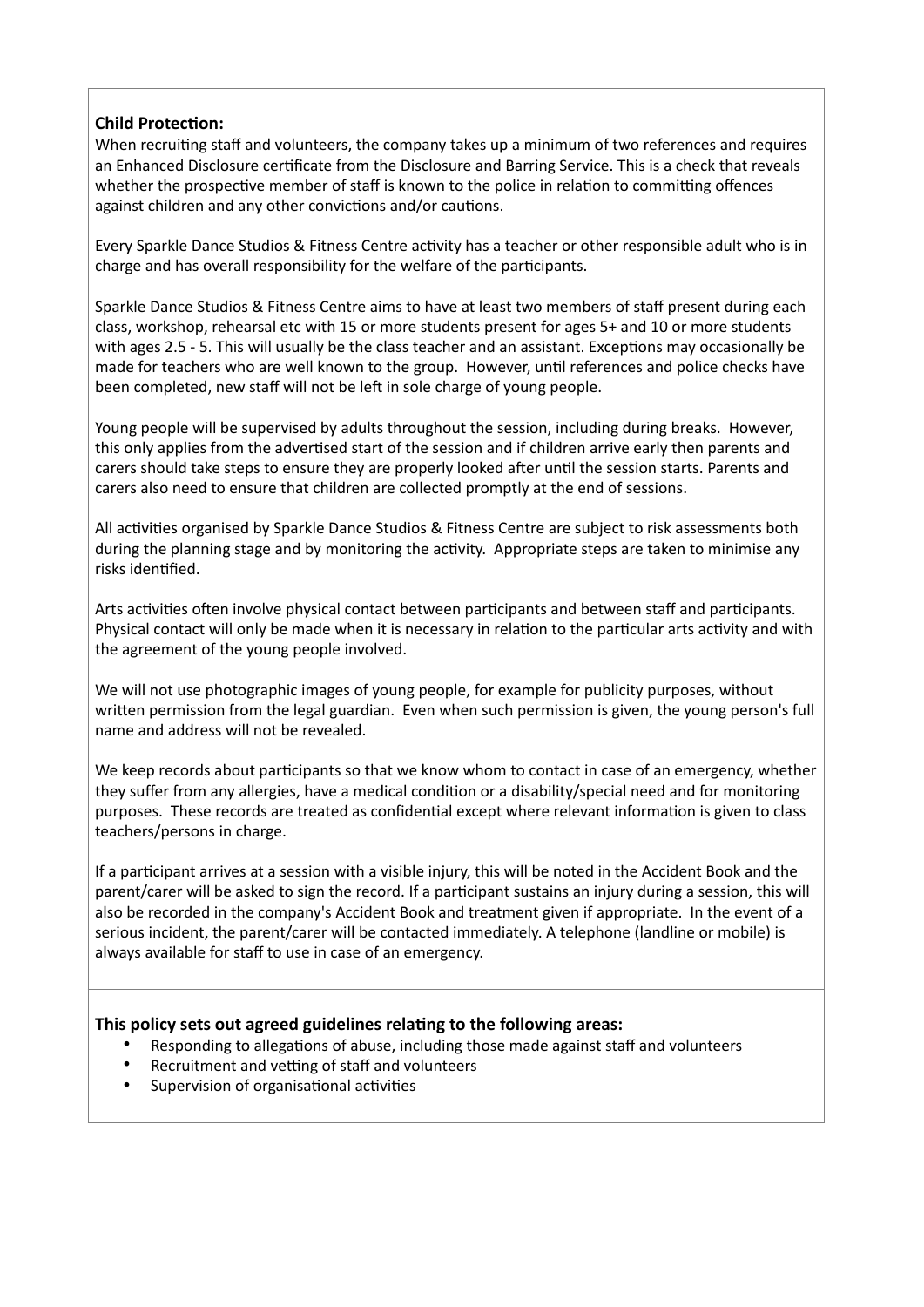# **Definitions of abuse:**

*These definitions are based on those from Working Together to Safeguard Children (Department of Health, Home office, Department for Education and Employment, 1999)*

#### **Physical abuse**

Physical abuse may involve hitting, shaking, throwing, poisoning, burning or scalding, drowning, suffocating or otherwise causing harm to a child.

Physical harm may also be caused when a parent or carer feigns the symptoms of, or deliberately causes ill health to a child whom they are looking after. This situation is commonly described as factitious illness, fabricated or induced illness in children or "Munchausen Syndrome by proxy" after the person who first identified this situation.

A person might do this because they enjoy or need the attention they get through having a sick child. Physical abuse, as well as being the result of a deliberate act, can also be caused through omission or the failure to act to protect.

Female Genital Mutilation (FGM) is also classed as physical abuse. FGM has been a criminal offence in the UK since 1985. In 2003 it also became a criminal offence for UK nationals or permanent UK residents to take their child abroad to have female genital mutilation.

### **Emotional abuse**

Emotional abuse is the persistent emotional ill treatment of a child such as to cause severe and persistent adverse effects on the child's emotional development. It may involve making a child feel or believe they are worthless or unloved, inadequate or valued only insofar as they meet the needs of the other person.

It may feature age or developmentally inappropriate expectations being imposed on children. It may also involve causing children to feel frequently frightened or in danger, or the exploitation or corruption of a child.

Some level of emotional abuse is involved in all types of ill treatment of a child, though it may occur alone.

#### **Sexual abuse**

Sexual abuse involves forcing or enticing a child or young person to take part in sexual activities, whether or not the child is aware of, or consents to, what is happening. The activities may involve physical contact, including penetrative acts such as rape, buggery or oral sex, or non-penetrative acts such as fondling.

Sexual abuse may also include non-contact activities, such as involving children in looking at, or in the production of, pornographic material or watching sexual activities, or encouraging children to behave in sexually inappropriate ways.

Boys and girls can be sexually abused by males and or females, by adults and by other young people. This includes people from all different walks of life.

#### **Neglect**

Neglect is the persistent failure to meet a child's basic physical and or psychological needs, likely to result in the serious impairment of the child's health or development. It may involve a parent or a carer failing to provide adequate food, shelter and clothing, leaving a young child home alone or the failure to ensure that a child gets appropriate medical care or treatment. It may also include neglect of, or unresponsiveness to, a child's basic emotional needs.

It is accepted that in all forms of abuse there are elements of emotional abuse, and that some children are subjected to more than one form of abuse at any time. These four definitions do not minimise other forms of maltreatment.

#### **Note**

Recent guidance notes other sources of stress for children and families, such as social exclusion, domestic violence, the mental illness of a parent or carer, or drug and alcohol misuse. These may have a negative impact on a child's health and development and may be noticed by an organisation caring for a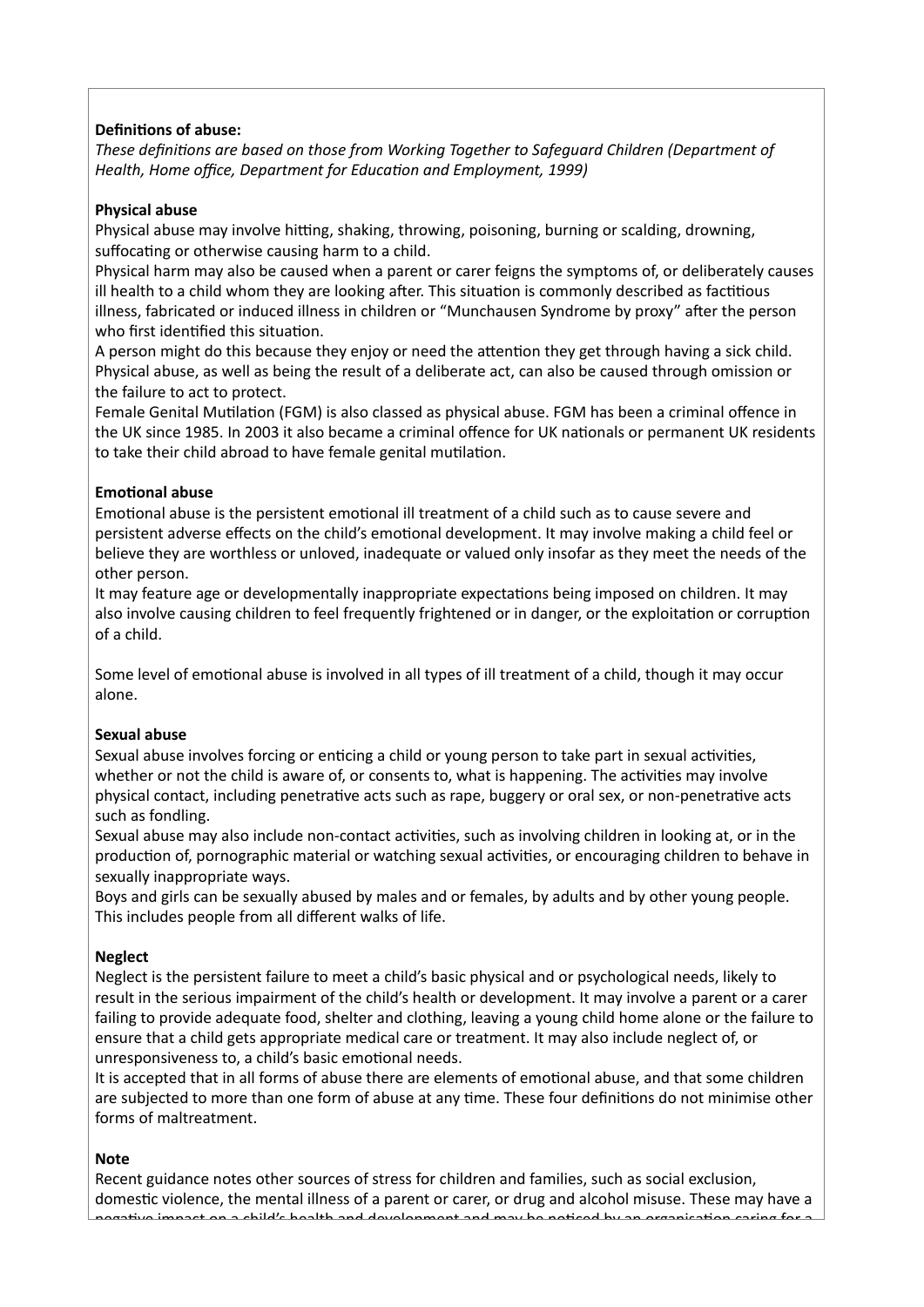# **Recognising and Responding to Abuse:**

*The following signs may or may not be indicators that abuse has taken place, but the possibility should be considered.*

### **Physical signs of abuse**

- Any injuries not consistent with the explanation given for them
- Injuries which occur to the body in places which are not normally exposed to falls or games
- Unexplained bruising, marks or injuries on any part of the body
- Bruises which reflect hand marks or fingertips (from slapping or pinching)
- Cigarette burns
- **Bite marks**
- Broken bones
- **Scalds**
- Injuries which have not received medical attention
- Neglect-under nourishment, failure to grow, constant hunger, stealing or gorging food, untreated illnesses, inadequate care
- Repeated urinary infections or unexplained stomach pains
- Female Genital Mutilation

### **Changes in behaviour which can also indicate physical abuse**

- Fear of parents being approached for an explanation
- Aggressive behaviour or severe temper outbursts
- Flinching when approached or touched
- Reluctance to get changed, for example, wearing long sleeves in hot weather
- Depression
- Withdrawn behaviour
- Running away from home

## **Emotional signs of abuse**

#### **The physical signs of emotional abuse may include:**

- A failure to thrive or grow particularly if a child puts on weight in other circumstances e.g. in hospital or away from their parents' care
- Sudden speech disorders
- Persistent tiredness
- Development delay, either in terms of physical or emotional progress

## **Changes in behaviour which can also indicate emotional abuse include:**

- Obsessions or phobias
- Sudden under-achievement or lack of concentration
- Inappropriate relationships with peers and/or adults
- Being unable to play
- Attention seeking behaviour
- Fear of making mistakes
- Self-harm
- Fear of parent being approached regarding their behaviour

#### **Sexual Abuse**

## **The physical signs of sexual abuse may include:**

- Pain or itching in the genital/anal area
- Bruising or bleeding near genital/anal areas
- Sexually transmitted disease
- Vaginal discharge or infection
- Stomach pains
- Discomfort when walking or sitting down
- **Pregnancy**

# **Changes in behaviour which can also indicate sexual abuse include:**

• Sudden or unexplained changes in behaviour e.g. becoming withdrawn or aggressive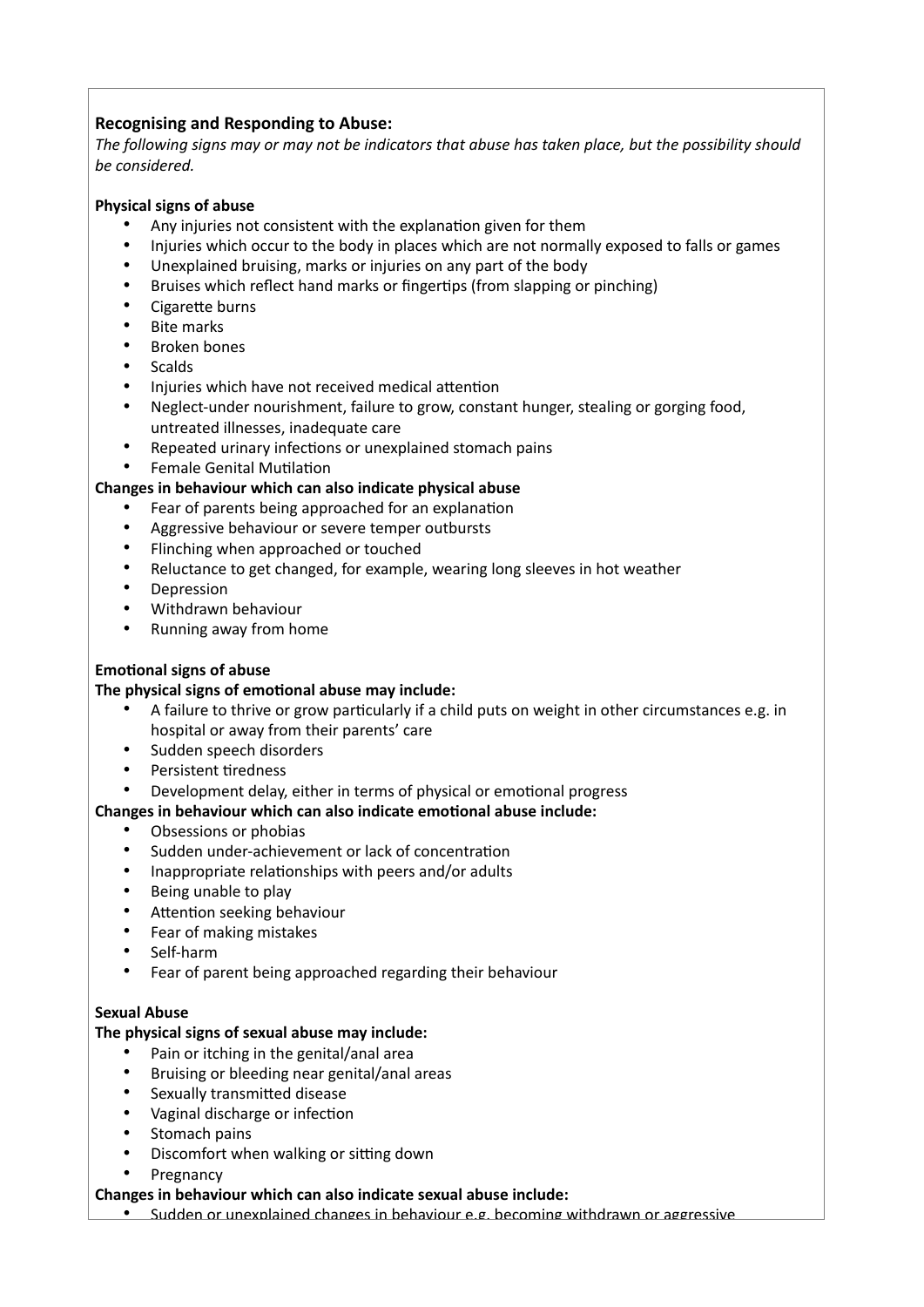# **What to do if you suspect that abuse may have occurred (parent, carer or another adult):**

#### **1. You must report the concerns immediately to the designated person: Harriet J Barlow**  The role of the designated person is to:

- Obtain information from staff, volunteers, children or parents and carers who have child protection concerns and to record this information
- Assess the information quickly and carefully and ask for further information as appropriate
- They should also consult with a statutory child protection agency such as the local social services department or the NSPCC to clarify any doubts or worries. In this case, or if she feels it to be appropriate anyway, the designated person would either contact Preston City Council Social Services Duty Childcare Co-ordinator 03001236720 or the NSPCC Child Protection Helpline (0808 800 5000)
- The designated person should make a referral to a statutory child protection agency or the police without delay

*The designated person has been nominated by Sparkle Dance Studios & Fitness Centre to refer allegations or suspicions of neglect or abuse to the statutory authorities. In the absence of Harriet J Barlow's, the matter should be brought to the attention of Bethany Law, Samara Henry-Riding, Misha Clark or Glenn Jenkins.* 

## **2. Suspicions will not be discussed with anyone other than those nominated above.**

**3. The FGM Mandatory reporting duty.** When a girl under 18 discloses she has suffered FGM, or when the professional sees this: report is to be made to the police via the 101 non-emergency number.

### **Please Note:**

It is the right of any individual to make direct referrals to the child protection agencies. If for any reason you believe that the designated persons have not responded appropriately to your concerns, then it is up to you to contact the child protection agencies directly.

# **Allegations of physical injury or neglect (parent, carer or another adult):**

If a child has a symptom of physical injury or neglect the designated person will:

- 1. Contact Social Services for advice in cases of deliberate injury or concerns about the safety of the child. The parents should not be informed by the organisation in these circumstances
- 2. Where emergency medical attention is necessary it will be sought immediately. The designated person will inform the doctor of any suspicions of abuse.
- 3. In other circumstances speak with the parent/carer/guardian and suggest that medical help/ attention is sought for the child. The doctor will then initiate further action if necessary
- 4. If appropriate the parent/carer will be encouraged to seek help from Social Services. If the parent/care/guardian fails to act the designated person should in case of real concern contact social services for advice
- 5. Where the designated person is unsure whether to refer a case to Social Services then advice from the Area Child Protection Committee will be sought.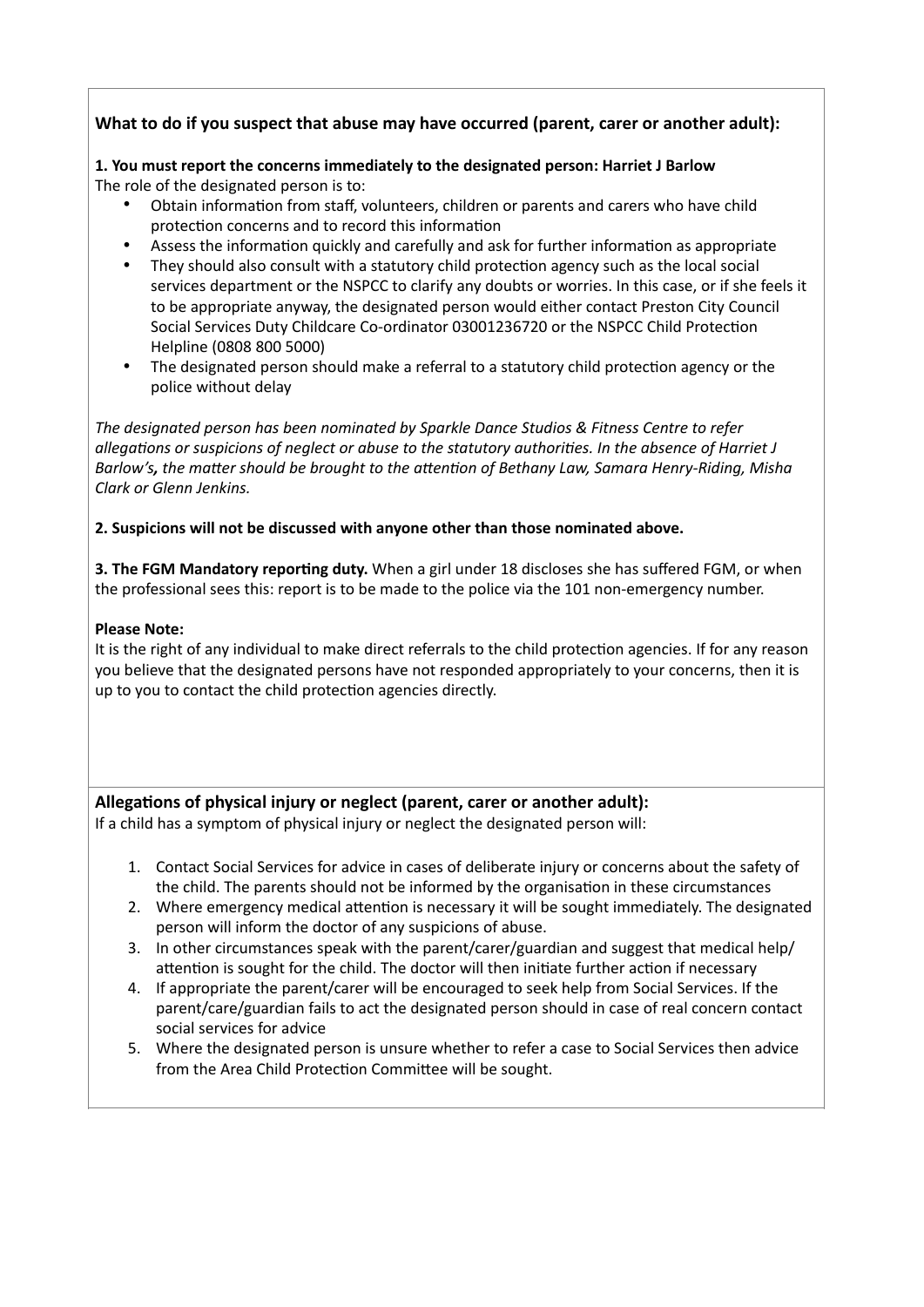# **Allegations of sexual abuse (parent, carer or another adult):**

In the event of allegations or suspicions of sexual abuse the designated person will:

- 1. Contact the Social Service duty social worker for children and families directly. The designated person will not speak to the parent (or anyone else)
- 2. If the designated person is unsure whether to follow the above guidance, then advice from the Area Child protection Committee will be sought
- 3. Under no circumstances is the designated person to attempt to carry out any investigation into the allegation or suspicions of sexual abuse. The role of the designated person is to collect and clarify the precise details of the allegation or suspicion and to provide this information to Social Services whose task it is to investigate the matter under section 47 of the Children Act.
- 4. Whilst allegations or suspicions of sexual abuse should normally be reported to the designated person, their absence should not delay referral to Social Services

## **Responding to a child making an allegation of abuse:**

- Stay calm, listen carefully to what is being said
- Find an appropriate early opportunity to explain that it is likely that the information will need to be shared with others - do not promise to keep secrets
- Allow the child to continue at his/her own pace
- Ask questions for clarification only and at all times avoid asking questions that suggest a particular answer
- Reassure the child that they have done the right thing in telling you
- Tell them what you will do next and with whom the information will be shared
- Record in writing what was said using the child's own words as soon as possible, note the date, time, any names mentioned, to whom the information was given and ensure that the record is signed and dated

#### **Helpful statements to make**

- I believe you (or showing acceptance of what the child says)
- Thank you for telling me
- It's not your fault
- I will help you

#### **Do not say**

- Why didn't you tell anyone before?
- I can't believe it!
- Are you sure that this is true?
- Why? Who? When? Where?

#### **Never make false promises.**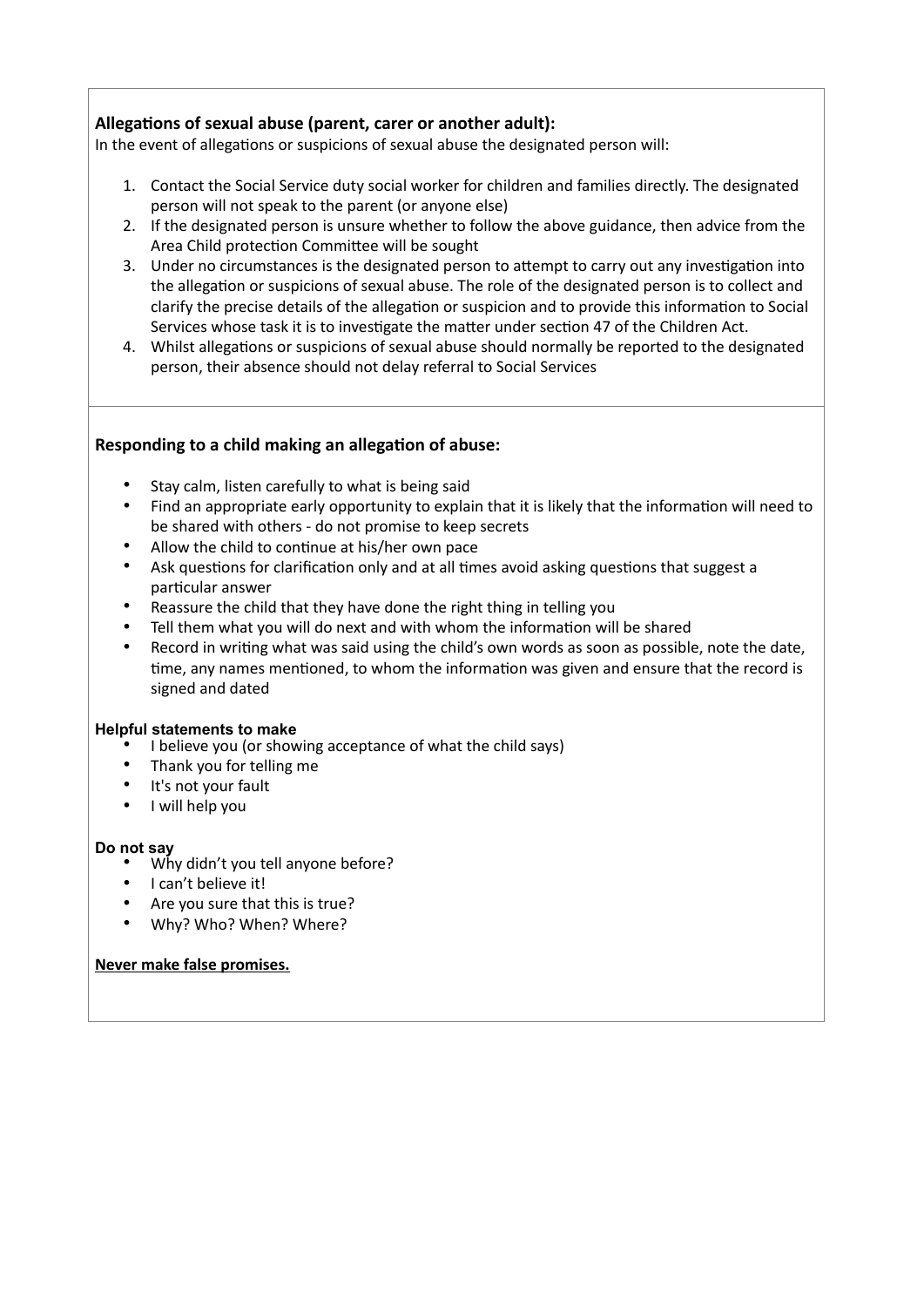# **What to do after a child has talked to you about abuse:**

- 1. Make notes as soon as possible. Ideally within 1 hour of being told you should write down exactly what the child has said and what you said in reply and what was happening immediately before being told (i.e. the activity being delivered). You should record the dates and times of when you made the record. All hand-written notes should be kept securely. *You should use the form "Reporting allegations or suspicions of abuse". This form is attached at the back of this policy.* (Appendix 1)
- 2. You should report your discussion with the designated person as soon as possible. If this person is implicated, you need to report to the second designated person. If both are implicated report to Social Services
- 3. You should under no circumstances discuss your suspicions or allegations with anyone other than those nominated above
- 4. After a child has disclosed abuse the designated persons should carefully consider whether it is safe for a child to return home to a potentially abusive situation. On these rare occasions, it may be necessary to take immediate action to contact Social Services to discuss putting safety measures into effect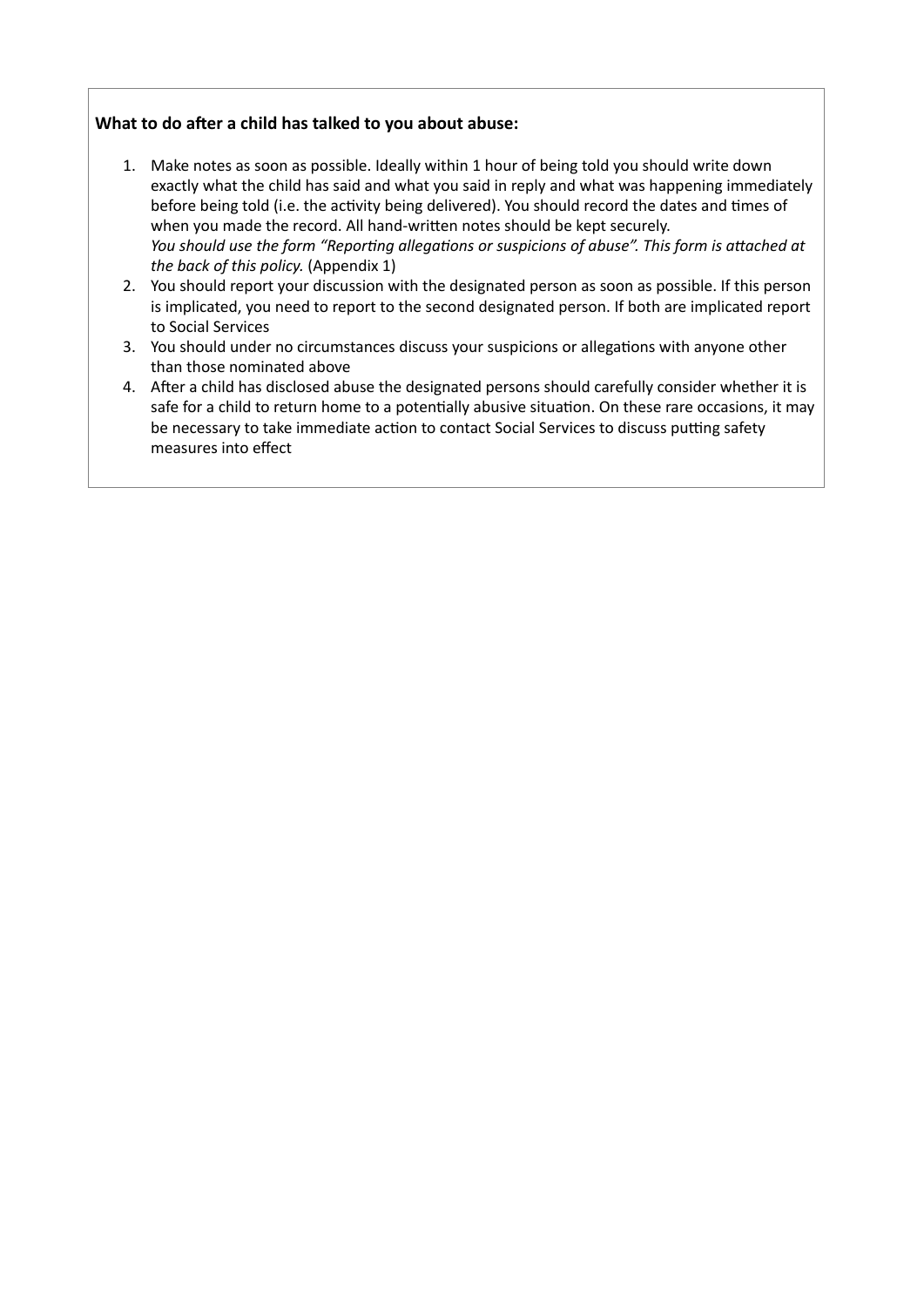# **Recruitment and appointment of workers and volunteers:**

In recruiting and appointing workers we, Sparkle Dance Studios & Fitness Centre will be responsible for the following:

- Identifying the tasks and responsibilities involved and the type of person most suitable for the job
- Drawing up the selection criteria and putting together a list of essential and desirable qualifications, skills and experience
- All applicants should apply in writing and their application will cover their personal details, previous and current work/volunteering experience
- We will always send a copy of our child protection policy with the application pack
- We will make sure that we measure the application against the selection criteria
- All applicants need to sign a declaration stating that there is no reason why they should be considered unsuitable to work with children. The Rehabilitation of Offenders Act (1974) requires that people applying for positions which give them "substantial, unsupervised access on a sustained or regular basis" to children under the age of 18" must declare all previous convictions which are then subject to police checks. They can then only be offered a job subject to a successful police check. This includes potential employees, volunteers and self-employed people. They are also required to declare any pending case against them. All information will be dealt with confidentially and will not be used against them unfairly.
- We will request two written references prior to interview from people who are not family members or friends and who have knowledge of the applicant's experience of working with children. We will ask the referee to also comment on their suitability for working with children and ask for any known safeguarding concerns. We will also try and follow up written references with a telephone call
- We will ask for photographic evidence to confirm the identity of the applicant and their right to work in the UK e.g. their passport
- We will request to see documentation of any qualifications detailed by the applicant
- We will always interview our candidates face-to-face.
- We will have at least two people from our organisation on the interview panel, one of which will have been trained in Safer Recruitment.
- We will ensure that our successful applicant obtains or shows an enhanced check from the Disclosure and Barring Service.
- New DBS checks will be carried out for all new permanent members of staff (including selfemployed office staff). New freelance teachers and volunteers will either need to obtain or show an enhanced DBS check with barring list check. The DBS must be dated within the last 12 months or provided to us via the update service
- DBS Checks will be renewed and check every 3 years after initial appointment
- New team members are all subject to a thorough induction and supervision schedule. There are also regular appraisals to ensure safeguarding remains at the centre of all roles
- The same principles above apply to volunteers and young people who have been involved with the organisation and have become volunteers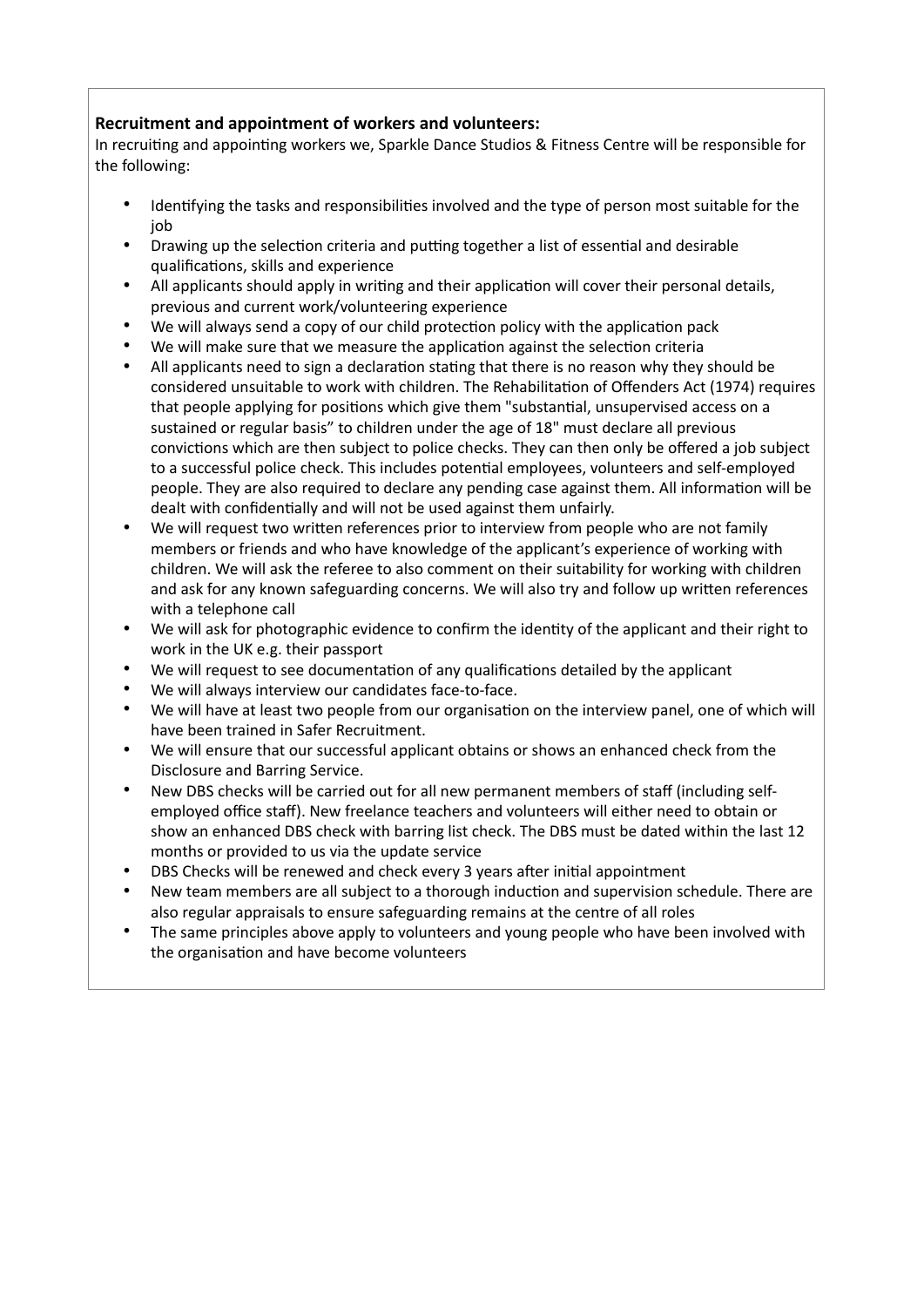# **Allegations against a member of staff/volunteer:**

*Sparkle Dance Studios & Fitness Centre* will assure all staff/volunteers that we will fully support and protect anyone who in good faith reports his or her concern that a colleague is, or may be, abusing a child. Where there is a complaint against a member of staff there may be three types of investigation:

- A criminal investigation
- A child protection investigation
- A disciplinary or misconduct investigation

The results of the police and child protection investigation may well influence the disciplinary investigation, but not necessarily

**You should report your concerns with the designated person as soon as possible. If this person is implicated, you need to report to the second Designated Person. If both are implicated report to Social Services. The below refers only to the Designated Person as an example.**

### **Action if there are concerns:**

### **Concerns about poor practice:**

- If, following consideration, the allegation is clearly about poor practice; this will be dealt with as a misconduct issue
- If the allegation is about poor practice by the Designated Person or if the matter has been handled inadequately and concerns remain, it should be reported to Harriet J Barlow who will decide how to deal with the allegation and whether or not the organisation should initiate disciplinary proceedings

### **Concerns about suspected abuse**

- Any suspicion that a child has been abused by either a member of staff or a volunteer should be reported to the Designated Person who will take such steps as are considered necessary to ensure the safety of the child in question and any other child who may be at risk
- The Designated Person will refer the allegation to the social services department who may involve the police, or go directly to the police if out-of-hours
- The parents or carers of the child will be contacted as soon as possible following advice from the social services department

#### **3. Internal Enquiries and Suspension**

- The Designated Person will make an immediate decision about whether any individual accused of abuse should be temporarily suspended pending further police and social services inquiries
- Irrespective of the findings of the social services or police inquiries, Sparkle Dance Studios & Fitness Centre will assess all individual cases to decide whether a member of staff or volunteer can be reinstated and how this can be sensitively handled. This may be a difficult decision; particularly where there is insufficient evidence to uphold any action by the police. In such cases, Sparkle Dance Studios & Fitness Centre must reach a decision based upon the available information which could suggest that, on a balance of probability, it is more likely than not that the allegation is true. The welfare of the child should remain of paramount importance throughout

## **Grievances regarding 'whistleblowing':**

It is the right for any individual making a report to the designated person(s) to be treated fairly and appropriately. If any individual feels that this is not the case, and they are being penalised and/or silenced, they must contact Harriet J Barlow. If it is not appropriate to contact those parties; the NSPCC helpline for whistleblowing, support and advice is: 08000 280 285.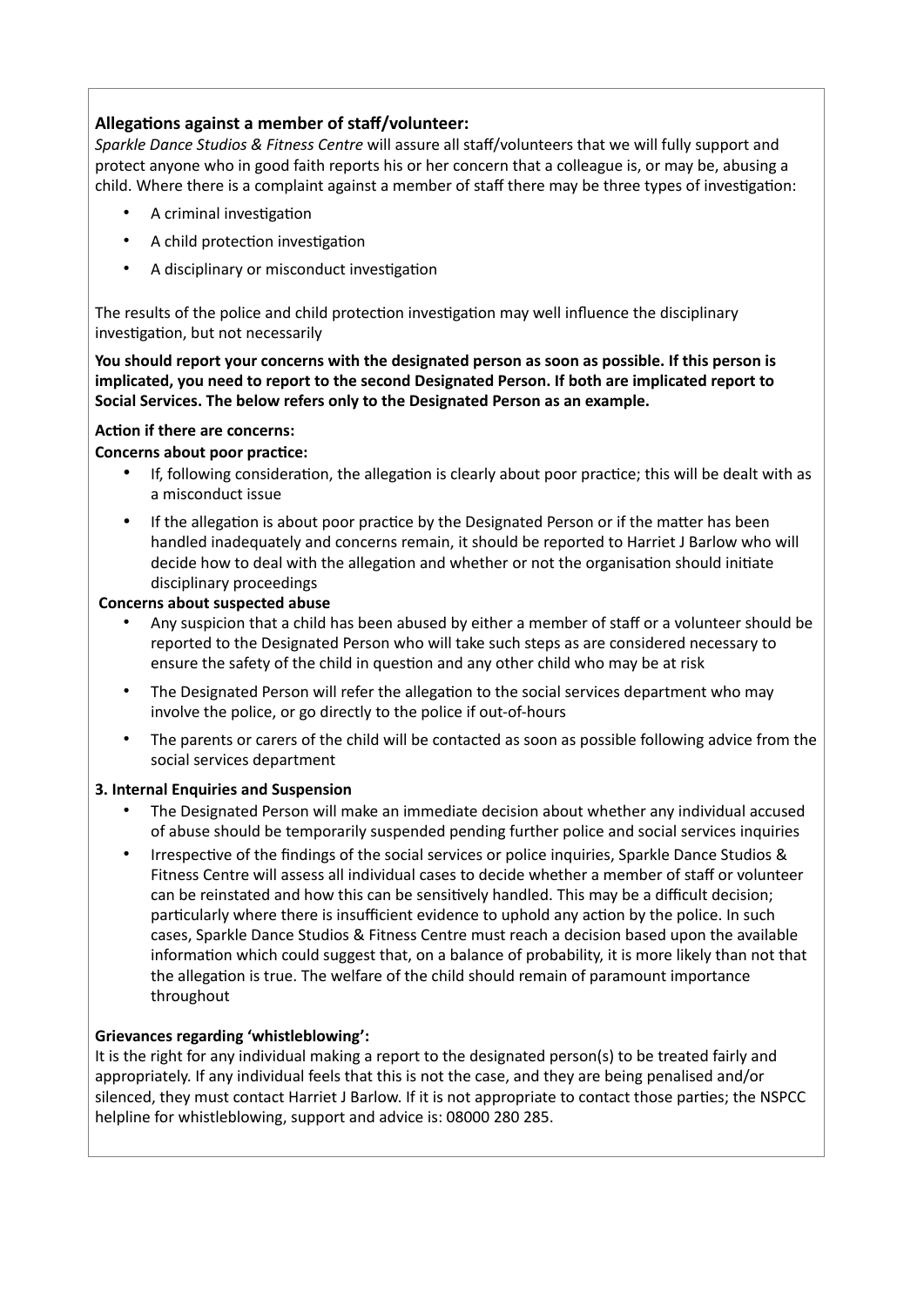# **Appropriate Physical Touch:**

As Performing Arts practitioners and facilitators, there may be occasions when physical touch between students and staff, and students and other students is appropriate.

### **Touch Between Students and Staff:**

There are three reasons why contact between student/staff could be deemed appropriate.

A) A distressed pupil needs comfort and reassurance which may include physical comfort such as a caring parent would give. Staff should use their discretion in such cases to ensure that what is, and what is seen to be by others present, normal and natural, does not become unnecessary and unjustified contact, particularly with the same pupil over a period of time. Where a member of staff has a particular concern about the need to provide this type of care and reassurance, he/she should seek the advice of Harriet J Barlow.

(B) Some staff are likely to come into physical contact with pupils from time to time in the course of their duties. An example is demonstrating a movement or position during class. Staff should be aware of the limits within which such contact should properly take place and of the possibility of such contact being misinterpreted.

(C) There may be occasions where it is necessary for staff to restrain a pupil physically to prevent him/ her from inflicting injury to others or self-injury, damaging property, or causing disruption. In such cases only the minimum force necessary may be used and any action taken must be to restrain the pupil. Where an employee has taken action to physically restrain a pupil, he/she should make a written report of the incident & submit it to the DSL, Harriet J Barlow immediately.

#### **Touch Between Student and Student:**

During the course of Sparkle Dance Studios & Fitness Centre activities students may find physical touch an important part of their learning and development. Such as dramatic scenes, improvisation and chorography.

Facilitators should be encouraged to keep this to a minimum, and ensure all students involved feel comfortable with any touch involved. Physical contact should be limited to what the facilitator deems necessary and should never be sexual/violent in content.

If touch between students becomes violent, the DSL must be informed immediately, and a full incident report written.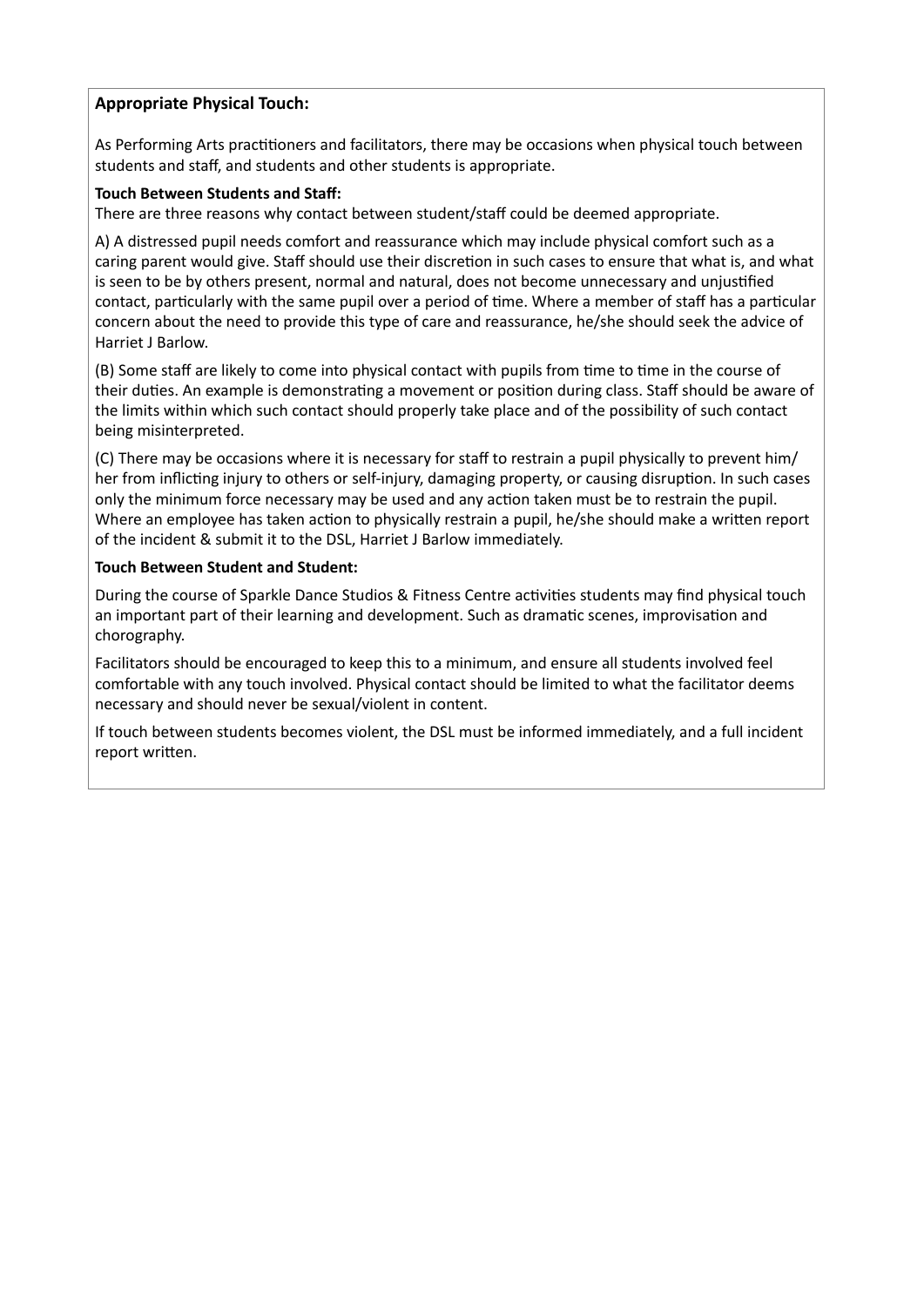# **Supervisory arrangements for the management of Sparkle Dance Studios & Fitness Centre activities and services.**

*We will aim to protect children from abuse and our team members from false allegations by adopting the following guidelines:*

- We will keep a register of all children attending our activities
- We will keep a register of all team members (both paid staff members and volunteers)
- Staff will note their arrival and departure times and the names of others in the building at the time
- We will keep a record of all sessions including monitoring and evaluation records
- Our team members will record any unusual events on the accident/incident form
- Written consent from a parent or guardian will be obtained for every child attending our activities
- Where possible our team members should not be alone with a child, although we recognise that there may be times when this may be necessary or helpful
- Team members should escort children to the toilet but are not expected to be involved with toileting, unless the child has a special need that has been brought to our attention by the parent/guardian
- We recognise that physical touch between adults and children can be healthy and acceptable in public places. However, our team members will be discouraged from this in circumstances where an adult or child are left alone
- All team members should treat all children with dignity and respect in both attitude language and actions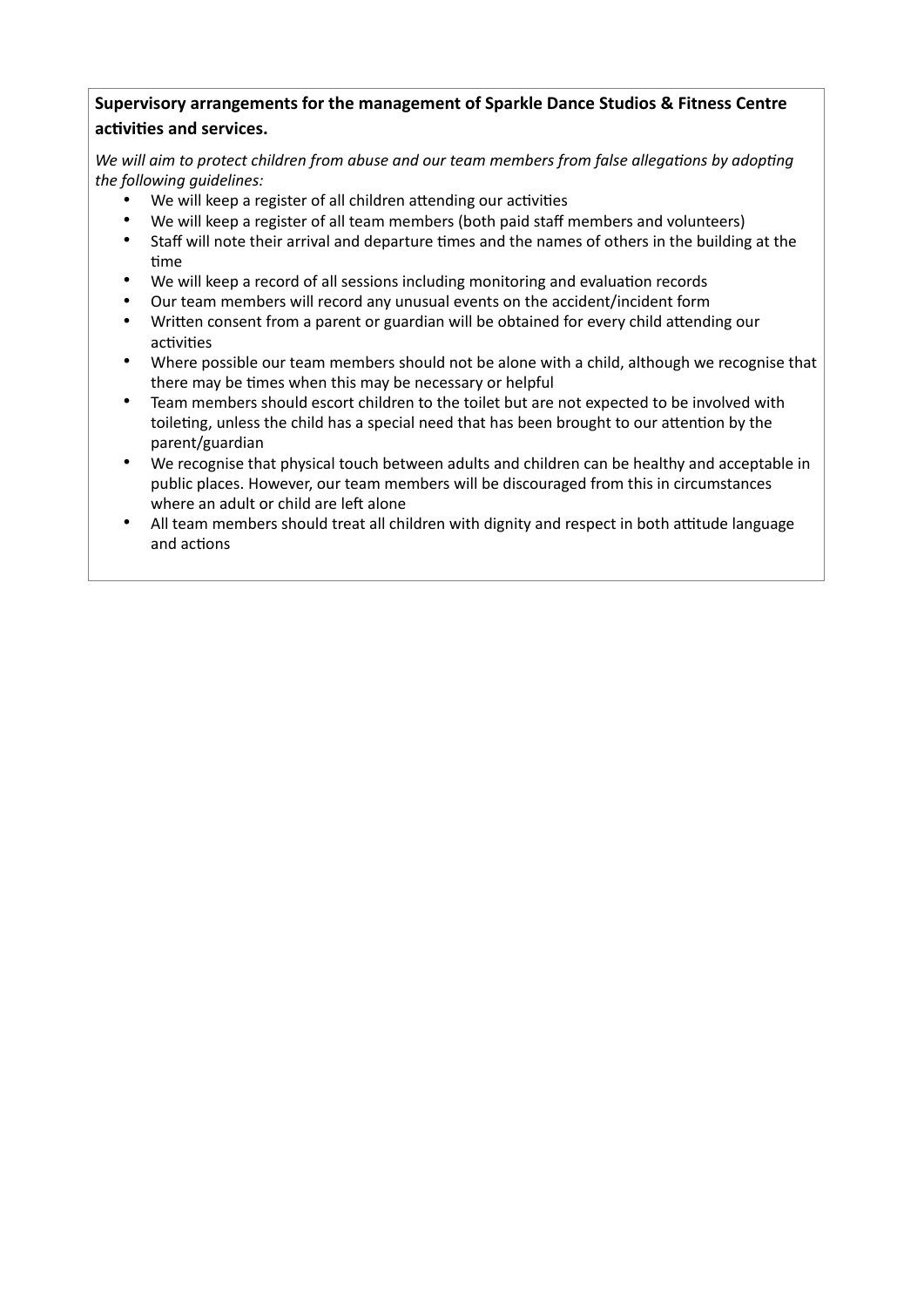### **Peer on Peer Abuse:**

Sparkle Dance Studios & Fitness Centre continue to ensure that any form of abuse or harmful behaviour is dealt with immediately and consistently to reduce the extent of harm to the young person, with full consideration to impact on that individual child's emotional and mental health and well-being. Children and young people may be harmful to one another in a number of ways which would be classified as peer on peer abuse.

At Sparkle Dance Studios & Fitness Centre we have the following policies in place that should be read in conjunction with this section:

• Code of Conduct (Student)

Examples of peer on peer abuse may include, but are not limited to:

- Physical abuse e.g. (biting, hitting, kicking, hair pulling etc.)
- Sexually harmful behaviour/sexual abuse e.g. (inappropriate sexual language, touching, sexual assault etc.)
- Bullying (physical, name calling, homophobic etc.)
- Cyber bullying
- **Sexting**
- Initiation/Hazing
- Prejudiced Behaviour
- Teenage relationship abuse

Sparkle Dance Studios & Fitness Centre will deal with any situation of peer abuse immediately and sensitively. It is incredibly important that staff do not dismiss issues as 'banter' or 'growing up' or compare them to their own experiences of childhood. It is necessary that staff consider each issue and individual before taking action. If staff minimise the concerns raised it may result in a young person seeking no further help or advice.

Information will be gathered as soon as possible to get the true facts as soon as any resemblance to peer on peer abuse is discovered. Staff will not be prejudiced, judgemental, dismissive or irresponsible and will adhere to Sparkle Dance Studios & Fitness Centre's 'Responding to a child making an allegation of abuse' guidelines as outlined in this policy above.

In the instance of a UK law being broken or a safeguarding concern, a report will be made by the DP to both the police (via the 101 number) and the local safeguarding authority.

Sparkle Dance Studios & Fitness Centre will also, as part of investigation, try to discover intent. Without repetition or malicious intent some of the above could be handled internally. This decision will only be taken by one (or more) of Sparkle Dance Studios & Fitness Centre's DPs.

Parents and Guardians will be informed if the DP has no concerns that this could make any situation worse.

If a case of Peer on Peer abuse is handled internally or an ongoing case of Peer on Peer abuse has been reported and is being handled externally:

The young person who has been harmed will be continued to be monitored and offered various after support including (but not limited to): Mentoring, Risk Assessments and improving peer relationships. The young person who has displayed harmful behaviour will be punished as appropriate to the Student Code of Conduct including (but not limited to): Exclusion/Suspension and additional supervision.